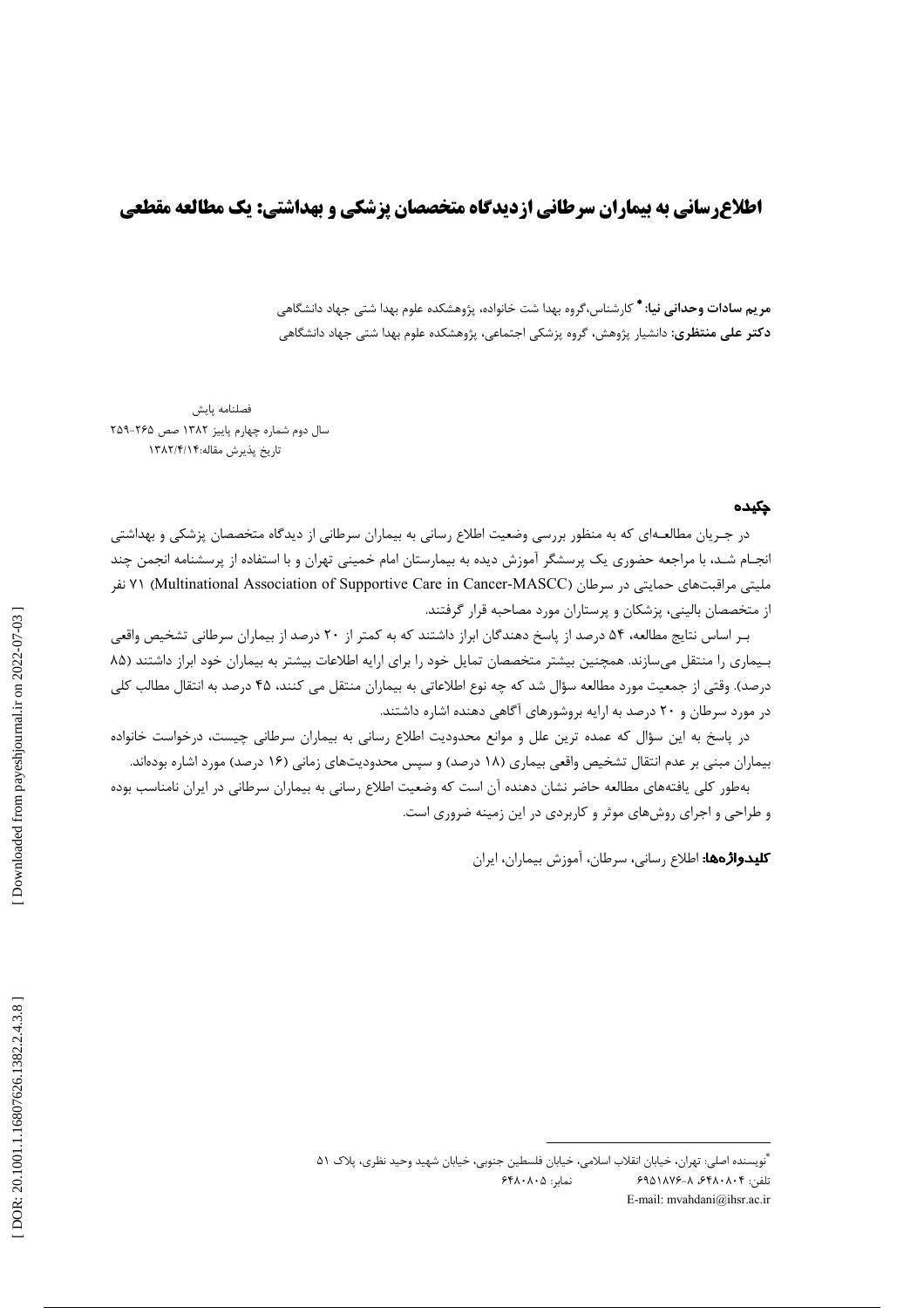#### مقدمه

در طب سرطان« اطلاع رسانی به بیماران سرطانی» همواره مـورد توجه و دقت نظر بوده و از زوایای مختلفی مورد بررسی و تحلـيل قـرار گرفته است. تاكنون نيز در تبيين اهداف و تعاريف اين موضوع تلاش@ايي صورت گرفته است[۱].

در دیدگاهـی کلـی مـی تـوان چنـین ابراز داشت که اطلاع رسانی به بیماران سرطانی مقوله پیچیدهای است که عوامل مـتعددی مانـند بـسترهای فرهنگی, شرایط خانوادگی و فردی بـیماران، عـوامل اقتـصادی، باورهـای اعـتقادی و … بر آن تأثیر گذار هستند.

در سطح بين المللي نيـز ايـن مبحث مورد توجه و دقت بسیاری بوده و در بررسی متون به اطلاعات گستردهای در این زمينه مي توان دست يافت[٢-٢].

در حـال حاضـر در سـطح ارويـا آمـوزشهـا و بـرنامههـای ساختاری متعددی در این زمینه که « چگونه با سرطان زندگی را به سر بریم» موجـود بوده و هدف از ارایه آنها فراهم سازی بـستری حمایتی برای بیماران سرطانی و خانوادههای آنها است [۵-۷]. متأسـفانه علىرغم حجم گسترده مطالعات و برنامههاى آموزشي مدون در اين زمينه در سطح بين المللي، اين مقوله در کشورهای رو به رشد مورد توجه اندکی بوده است.

همچنـین در ایـن زمیـنه کـه انـتقال اطلاعـات به بیماران سرطانی چگـونه و در چـه زمانی صورت گیرد، نظرات بسیاری مطـرح بوده و پیرامون پیامدهای متفاوت آن در بیماران مطالب گوناگونی بیان شده است. اما به طور کلی نتایج بیشتر مطالعات بیانگر آن است کـه انتقال اطلاعات به بیماران سرطانی سبب كاهش اضطراب، بهبود مراقبت از خود و ايجاد حس پذيرش در بیمار مے شود [۹ و ۸].

از سـوى ديگـر نـياز بـستگان و خانواده بيماران سرطانى به حمایت اطلاعاتـی را نیز نباید نادیده گرفت. در حقیقت انتقال اطلاعـات به بستگان بیمار نیاز آنها را برای سازگاری با موقعیت جديـد تقـويت نمـوده و سـبب تداوم حمايت از بيمار مى گردد  $[1 \cdot 1]$ 

در عـين حـال ايـن نكــته نيـز قابـل توجه است كه نگرش بـیماران سـرطانی نـسبت بـه بیماری و روند سازگاری با آن بر تمایـل آنهـا بـه دریافـت اطلاعات و نیز تلاش برای دستیابی به

اطلاعـات اثـر گذار بوده و می¤واند آن را محدود سازد. ازاین رو در مـواردي بـيماران تمايلـي نسبت به دريافت اطلاعات از خود بروز نمے دھند[۱۲].

مطلب دیگری که در امر اطلاع رسانی به بیماران سرطانی از اهمـیت خاصـی بـرخوردار اسـت، نقش ابزارهای مؤثر در این زمينه است.

در دو دسـتهبـندی کلـی مـنابع انسانی (پزشک متخصص, سـاير بيماران سرطاني و...) و غير انساني (رسانهها,كتب و...) در این زمینه ایفای نقش میکنند. بهنظر می رسد نقش متخصصان بالینـی و کارکـنان بخـشهـای بهداشـتی بهعنوان اولین سطح برقـراري ارتباط با بيماران در انتقال مناسب اطلاعات از اهميت بسیاری برخوردار است.

بهایین ترتیب کارکنان بخشهای بهداشتی در انتقال اطلاعـات بايد نيازهاى بيماران و بستگانشان را با در نظرداشتن موقعـيت حـساس آنهـا مـورد تـوجه قـرار دهند. براساس نتايج مطالعـات ممكن است در مواردى متخصصان بالينى و بهداشتى از تـوجه بـه نـيازهاى عاطفـى و احساسى بيماران غفلت ورزند [۱۳]، در حالـی کـه بـیماران تمایل دارند در انتقال اطلاعات از جانب پزشكان ديـدگاههـا و انتظارات آنها در نظر گرفته شود  $\lceil \mathbf{y} \rceil$ 

ايـن مطالعـه بـر آن اسـت تـا تحليلـي توصيفي از وضعيت اطلاعرسانی به بیماران سرطانی را از دیدگاه متخصصان فعال در زمیـنه مـراقبتهـای بهداشـتی در کـشور ایـران، به بیماران سرطانی ارایه دهد.

# مواد و روش کا*ر*

یک مطالعه مقطعی به منظور بررسی چگونگی اطلاع رسانی بـه بيماران سرطاني مراجعه كننده به انستيتو معراج مستقر در مجــتمع بيمارســتاني امــام خمينــي در تهـران انجام شد. نمونه مـورد مطالعـه شـامل متخصـصان بالينـي، پزشكان و پرستاران شاغل در بخش مراقبتهای بیماران سرطانی بوده و حجم نمونه موردنياز ٧١ نفر محاسبه شد.

ابزار جمع آوری دادهها پرسشنامه متعلق به اتحادیه چند مليتـــــــى مــــــراقبتهـــــــــاى حمايتـــــــى در ســـــــرطان ( (Multinational Association of Supportive Care in Cancer-MASCC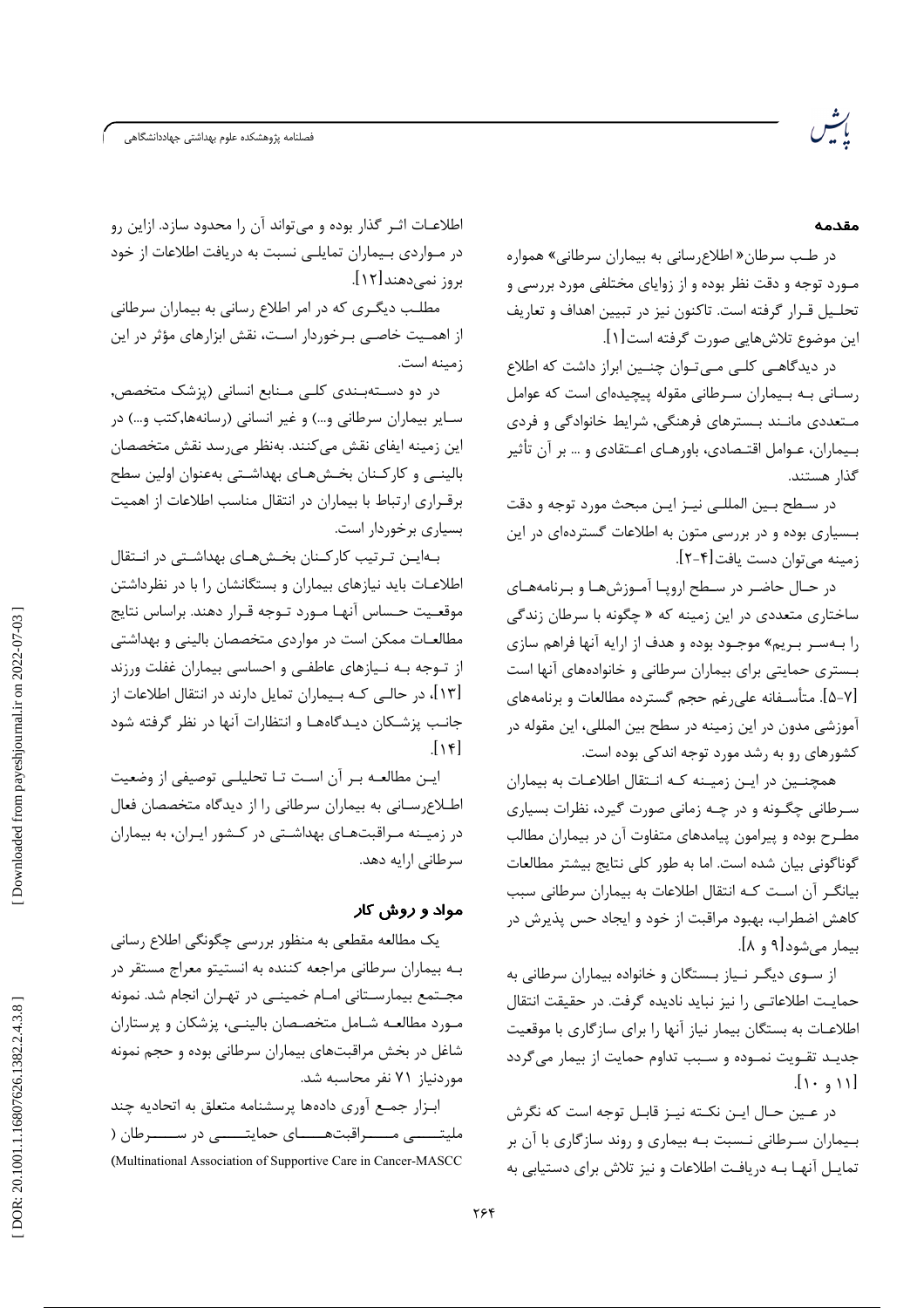مريم وخداني نيا و همكاران

يٽس<br>پٺيس

بود که به منظور پاسخگویی متخصصان طراحی شده است. این پرسـشنامه شـامل ١٠ سـؤال در زميـنه انتقال اخبار مربوط به بیماری و درمـان آن و موانع و محدودیتهای اطلاع رسانی به بيماران است.

متخصصان بالینـی، پزشـکان و پرستاران شاغل در انستیتو معراج که در مراقبتهای بهداشتی از بیماران سرطانی دخالت و نظـارت داشتند جهت ورود به مطالعه در نظر گرفته شدند. قبل از انجـام مـصاحبه رضـايت شفاهي از افراد مورد مصاحبه كسب شـده و پرسـشنامههـا توسـط یک پرسشگر خانم آموزش دیده تكميل شـدند. تحلـيل دادههـا بهصورت توصيفي با استفاده از نرمافزار آمـاری SPSS انجـام شد. همچنین به منظور بررسی روابط آماری بین متغیرهای مورد مطالعه آزمون کای دو بهکار

بـرده شـد. سـؤالات بـاز نيـز به روش كيفي بعد از دسته بندي كردن پاسخهاي جمع آوري شده مورد ارزيابي قرار گرفت.

#### يافتهها

در مجمــوع ۷۱ نفــر از متخصــصان بالينـــي، پزشــکان و پرسـتاران فعـال در زميـنه مـراقبتهاى تشخيصى و درمانى از بیماران سرطانی مورد مطالعه قرار گرفتند. بیشتر جمعیت مورد مطالعه در محدوده سنی۴۵-۳۱ سال (۶۶ درصد) بوده و از نظر وضعيت شغلي بـه حرفه پزشكي اشتغال داشتند (٨٢ درصد). جدول شماره ١ مشخصات جمعيتي نمونه مورد مطالعه را نشان مىدھد.

| ◢<br>ັ້                           | . پ      |                    |
|-----------------------------------|----------|--------------------|
|                                   | تعداد    | در صد              |
| سن (سال)                          |          |                    |
| کمتر از ۳۰                        | ۴        | ۶                  |
| $\Gamma$ ) – $f \Delta$           | ۴٧       | ۶۶                 |
| $99 - 9.$                         | $\gamma$ | ۲۴                 |
| $51 - Y\Delta$                    | ٣        | ۴                  |
| وضعيت اشتغال                      |          |                    |
| پزشک                              | ۵۸       | $\Lambda \Upsilon$ |
| پرستار                            | $\gamma$ | ۱۸                 |
| محل استخدام                       |          |                    |
| بيمارستان                         | ۵۵       | ٧٧                 |
| درمانگاه                          | ٧        | $\mathcal{L}$      |
| مطب خصوصى                         | ٩        | $\gamma$           |
| سابقه فعالیت در زمینه سرطان (سال) |          |                    |
| کمتر از ۵ سال                     | ٢۴       | ٣۴                 |
| $5 - 10$                          | ۲۶       | ٣٧                 |
| $18 - 70$                         | ۱۵       | ۲۱                 |
| بیشتر از ۲۵                       | ۶        | γ                  |
| زمينه فعاليت                      |          |                    |
| خون شناسی بالینی / سرطان شناسی    | $\gamma$ | ٢۴                 |
| پرتو درمانی                       | ۱۶       | $\tau\tau$         |
| جراحى                             | ۲۹       | ۴۱                 |
| بخش سرطان                         | ٩        | $\mathcal{N}$      |

حدول شماره (- مشخصات حمعیتی متخصصان بالینی ((n=Y)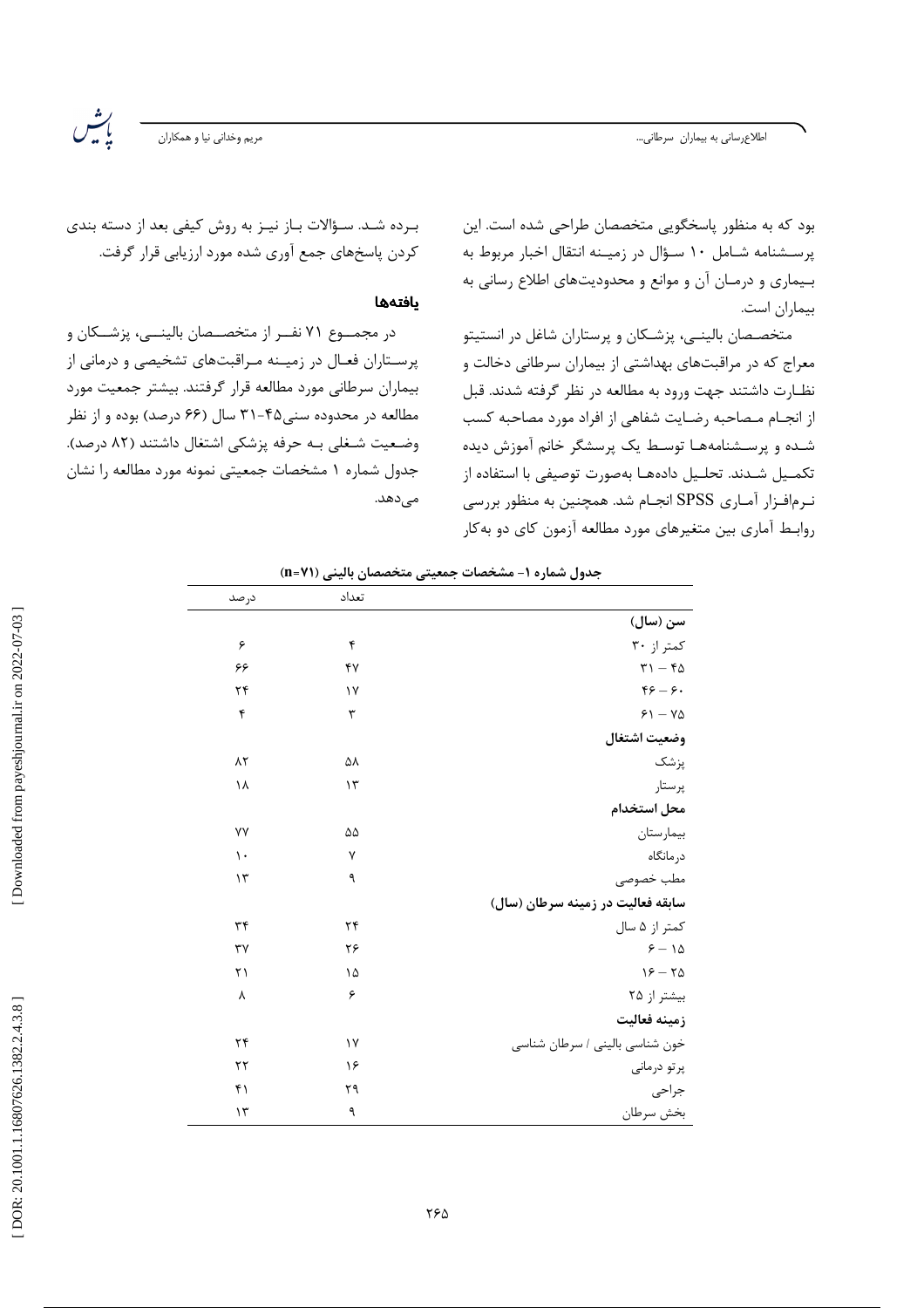جـدول شـماره ۲ نگـرش نمونه مورد مطالعه را در خصوص اطلاع رسانی به بیماران سرطانی ارایه میدهد. چنان که جدول نـشان مـی دهـد بیـشترین نمونه مورد مطالعه (۵۴ درصد) ابراز داشتهاند که به کمتر از ۲۰ درصد از بیماران سرطانی مراجعه كننده تشخيص واقعى را منتقل مىسازند.

رشہ<br>پیشہ

همچنین نتایج نشان میدهد که اکثریت متخصصان تمایل خود را برای ارایه اطلاعات بیشتر به بیماران خود اظهار کردهاند (۸۵ درصد).

در جـدول شـماره ٣ نوع اطلاعاتي كه توسط متخصصان به بـيماران سـرطاني منـتقل مـىشـود آمـده اسـت. عمـدهتـرين دسـتەبـندى بـەصورت انتقال اطلاعات كلى در مورد سرطان ها (۴۵ درصـد) و ســپس تهــیه بروشــورهای آگاهــی دهــنده (۲۰ درصد) بوده است.

عواملی که به عنوان محدودیتهای اطلاع رسانی به بیماران سرطانی توسط متخصصان عنوان شدهاند ۰ در جدول شماره ۴ ارایـه گـردیدهانـد. در دو دسـته بندی کلی، درخواست خانواده بسيماران مبنسي بسر عسدم انستقال تسشخيص واقعسى بسيماري (۱۸ درصد) و سـپس محـدودیتهـای زمانـی (۱۶ درصـد) عمدەترين عوامل ذكر شده بودند.

بررسے های تحلیلے، ارتـباط آمـاری معنـیداری را بـین وضـعيت حرفهاي متخصصان مورد مطالعه با ارايه مطالب نوشته شــده در مــورد ســرطان (۹/۰+P)، درمــانهــای آن (۷/۰+P) و کنترل علایم ناشی از بیماری و درمان آن (P=•/۷) نشان نداد. بهطور کلی بررسی متغیرهای زمینهای مؤثر براطلاع رسانی بـه بـيماران سـرطاني توسـط متخصـصان بهداشـتي نـياز بـه مطالعهای جامعتر دارد.

جدول شماره ۲- نگرش متخصصان بالینی در مورد اطلاع رسانی به بیماران سرطانی و بستگان آنها (n=۷۱)

|                                                | تعداد          | در صد                       |
|------------------------------------------------|----------------|-----------------------------|
| افشاي تشخيص بيمارى                             |                |                             |
| کمتر از ۲۰٪                                    | ٣٨             | ۵۴                          |
| $751-F$                                        | $\gamma$       | $\gamma$                    |
| $751 - 9$                                      | ١.             | $\mathcal{N}$               |
| $7.81 - A$                                     | ۵              | $\mathsf{V}$                |
| بيشتر از ٨٠٪                                   | ۶              | ٨                           |
| ارایه مطالب نوشته شده در مورد سرطان به بیماران |                |                             |
| بلى                                            | ۲۶             | $\mathsf{r}\mathsf{v}$      |
| خير                                            | ۴۵             | ۶۳                          |
| ارایه مطالب نوشته شده در مورد درمان به بیماران |                |                             |
| بلى                                            | $\mathbf{r}$ . | ۴٢                          |
| خير                                            | f              | ۵٨                          |
| ارایه مطالب نوشته شده در مورد علایم به بیماران |                |                             |
| بلى                                            | ۲۵             | $\mathsf{r}\mathsf{\Delta}$ |
| خير                                            | ۴۶             | ۶۵                          |
| تمایل به ارایه اطلاعات بیشتر به بیماران        |                |                             |
| بلى                                            | ۶.             | $\Lambda \Delta$            |
| خير                                            | ۱۱             | ۱۵                          |
|                                                |                |                             |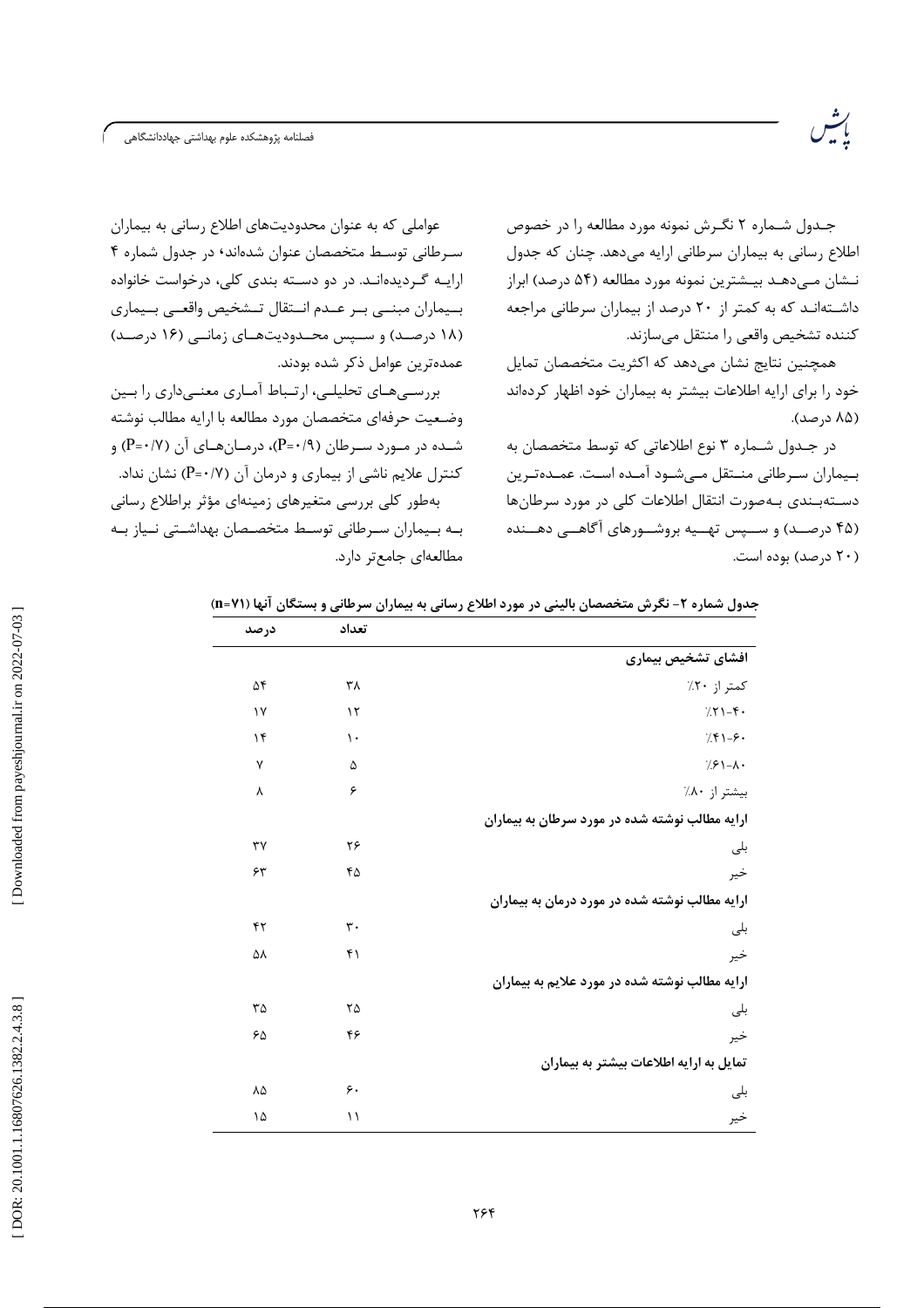رشہ<br>بیات

|                                 | تعداد | درصد |
|---------------------------------|-------|------|
| اطلاعات كلى                     | ٣۴    | ۴۵   |
| بروشور                          | ۱۵    | ٢٠   |
| کنترل عوارض جانبی ناشی از درمان | ٩     | ۱۲   |
| تشخيص زودرس                     | ۵     | ٧    |
| توضيح تجارب واقعى               |       | ۵    |
| كفتن واقعيت                     |       | ۵    |
| درمانهای تکمیلی                 |       | س    |
| عوامل خطر                       |       |      |
| تعداد كل*                       | ٧۵    | ۰.۱  |

جدول شماره ۳- نوع اطلاعاتی که متخصصان پزشکی و بهداشتی تمایل دارند به بیماران سرطانی و بستگانشان ارایه نمایند (+۶= n)

\* پاسخ دهندگان مجاز بودند بیش ازیک پاسخ را برگزینند، از این رو تعداد کل بیش ازحجم نمونه مورد مطالعه است.

| جدول شماره ۴ – موانع اطلاع رسانی به بیماران سرطانی از دیدگاه متخصصان پزشکی و بهداشتی(۷۱=۱۱) |  |
|---------------------------------------------------------------------------------------------|--|
|                                                                                             |  |

|                                                | تعداد | در صد |
|------------------------------------------------|-------|-------|
| الف- محدوديتها                                 |       |       |
| محدوديتهاى زمانى                               | ۵۱    | ۱۶    |
| هزينه مطالب آموزشي/ وقت كاركنان بهداشتي        | ٣٧    | ۱۱    |
| حمايت نامناسب كاركنان بهداشتى                  | ٣٧    | ۱۱    |
| ناكافى بودن مطالب مكتوب                        | ۴٠    | ۱۲    |
| فقدان محيط مناسب                               | ۳۱    | ٩     |
| ب- علل مرتبط با بیمار                          |       |       |
| عدم تمايل بيماران                              | ۲۴    | ٧     |
| برای بیمار بهتر است که نداند                   | ۱۰    | ٣     |
| درخواست خانواده براى عدم انتقال مطالب به بيمار | ۵۸    | ۱۸    |
| بیمار را افسرده خواهد کرد                      | ۳۶    | ۱۱    |
| ساير علل                                       | Δ     | ۲     |
| تعداد کل*                                      | ۳۲۹   |       |

\* پاسخ دهندگان مجاز بودند بیش ازیک پاسخ را برگزینند، از این رو تعداد کل بیش ازحجم نمونه مورد مطالعه است.

### بحث و نتیجه گیری

نـتايج مطالعـه حاضـر نـشان مـىدهـد درصـد عمـدهاى از پزشكان مورد مطالعه ابراز داشتهاند كه تشخيص واقعى بيماري را بـه بـيماران خود منتقل نمي كنند (۵۴ درصد). در تأييد اين یافته نـتایج مطالعهای نشان داد که پزشکان مورد مطالعه ابراز داشـتند که در واقع به ۲۵ درصد از بیمارانشان تشخیص واقعی بـیماری را منــتقل مـی٬سـازند[۱۵]. بـا در نظـر داشــتن عوامل زمیـنهای کـه بـر امـر اطـلاع رسـانی بـه بـیماران سـرطانی در هـ, جامعه تأثيـر گذار است، محدوديتهاى اين امر در كشور ما

نیـز روشــنتر می5ردد. چنان که تأثیر بافت فرهنگی و اعتقادی بـر انـتقال تـشخيص واقعـي بـيماري بـه بـيماران سـرطاني در مطالعات ديگرى نيز نشان داده شده است[١٨-١۶].

در زمیـنه انـتقال اطلاعـات بـه بـیماران، عمده متخصصان تمایـل خــود را نــسبت به انتقال اطلاعات بیشتر ابراز داشتهاند. بهطور کلی یکی از مسایلی که بهعنوان عاملی در محدودسازی برقراری ارتباط صحیح بین بیماران و پزشکان مطرح است فقــدان آموزش كافي براي كسب مهارتـهاي ارتباطي است. اين امـر بـه خوبى مستند شده است در حالى كه متخصصان بالينى

Downloaded from payeshjournal.ir on 2022-07-03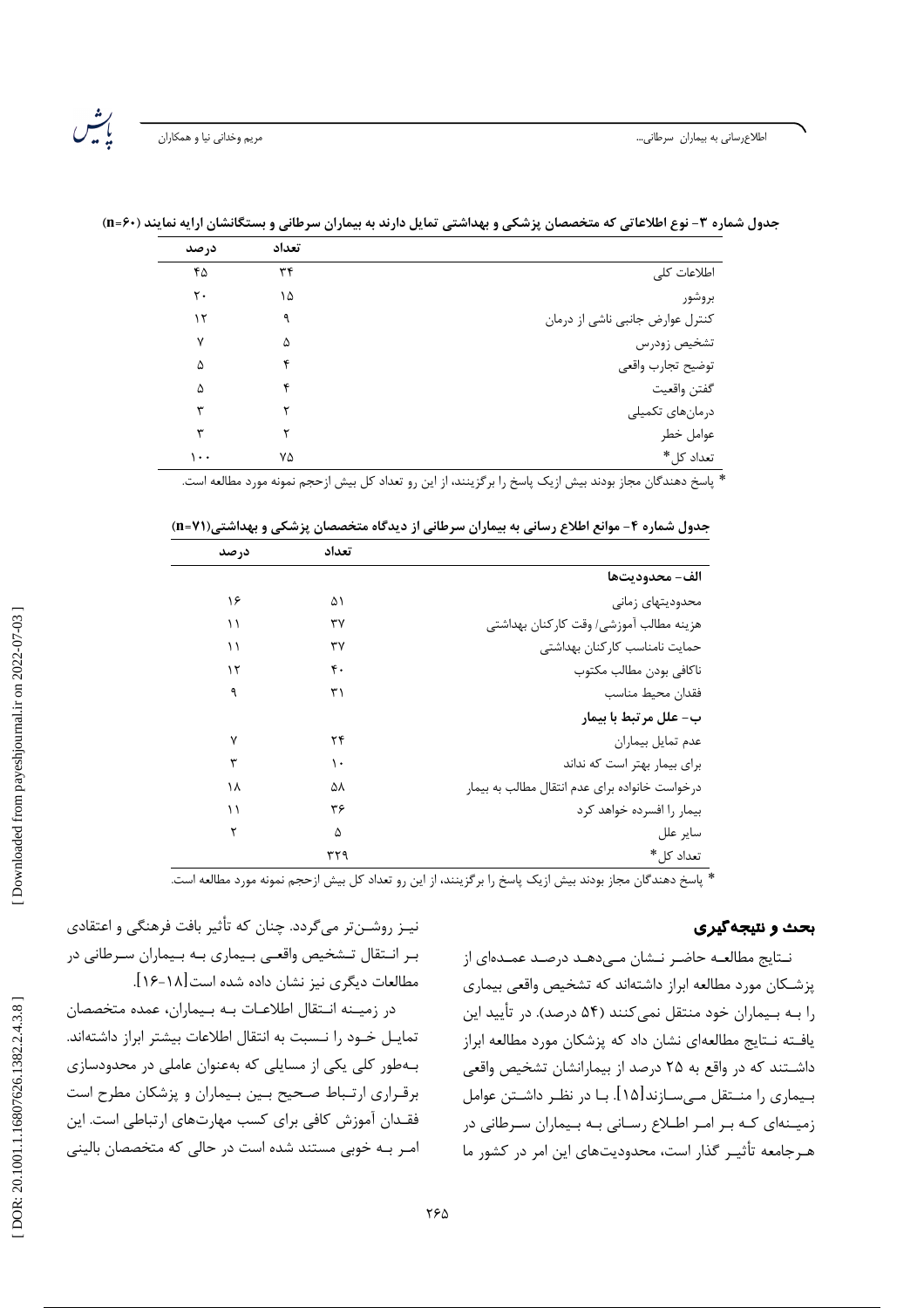فصلنامه پژوهشكده علوم بهداشتى جهاددانشگاهى

قـسمت عمـدهای از وقـت خـود را در ارتـباط بـا بـیمار سیری مے کنــند، آموزشــی را بـهصورت تئوری یا عملی در این رابطه دریافت نداشته و در این میان بیمار از دانستن اطلاعات مربوط بـه بـیماری و رونـد درمـان محروم می5ردد[۱۸و۳]. بی تردید تـوجه بـه ارتقـای مهـارتهـای ارتباطـی در پزشـکان از ابحـاد ارتباطی مـبهم بین بیمار سرطانی و پزشک پیشگیری نموده و منجـر بـه بهـبود برقـراري ارتـباط در ارايـه دهـندگان خدمات بهداشتی به بیماران سرطانی می شود[۲۰ و ۱۹]. بهطور کلی در نظر داشتن پیچیدگی های امر اطلاع رسانی به بیماران سرطانی و بـدون عـلاج منجر به تهيه راهنما هايي در اين زمينه گرديده است[۲۲- ۲۱].

در مورد موانع و محدودیتهای امر اطلاع رسانی به بیماران سرطانی عمده ترین مورد، درخواست خانواده بیمار مبنی بر عدم افـشاي تـشخيص بـيماري بـه بـيمار است. اين امر ضمن تأييد اهمـیت دیـدگاه فرهنگـی در ایـن زمینه به این نکته نیز اشاره دارد کــه در بــسیاری موارد بستگان تعیین کننده نوع اطلاعاتی هـستند كـه از جانـب پزشـك بـه بـيمار منـتقل مىشود[٢٣]. محـدودیتهـای زمانـی بـهعـنوان یکـی دیگر از موانع برقراری ارتباط با بیمار عنوان شده است که در تأیید یافتههای مطالعات دیگـر است[۷و ۲۴]. همچنین محدود بودن مطالب نوشته شده در مـورد سـرطانهـا بهصورت جزوات و بروشورهای آموزشی از

# عواملے است که بر امر اطلاع رسانی به بیماران سرطانی توسط يزشكان تأثير گذار است.

در انــتها بايــد در نظــر داشــت كه برقراري ارتباط به منظور اطـلاع رسـاني بـه بـيماران سـرطاني ارتباطـي دو جانبه بوده و بزشک و بیمار هر دو باید در این زمینه مشارکت نمایند.

تجربه سرطان بهعنوان تجربه يک موقعيت دشوار احساسات آسـيب پذيـري را در بـيمار ايجـاد مـي کند که بر مکانيسمهاي مقابلـهای وی اثـر گـذار اسـت. بـا در نظر داشتن تمامی عوامل زمیــنهای مؤثـر بـر امر اطلاع رسانی به بیماران سرطانی، تعیین دقـيق نــوع اطلاعــات منــتقل شده، حجم انتقال اطلاعات و نيز زمـان مناسـب جهـت انـتقال مطالب دشوار است. بههر حال با وجـود ابهامات و پیچیدگیهای بسیار در ارایه و بسط روشهای برقراري ارتباط با بيماران سرطاني و بستگانشان ترديدي وجود نـدارد کـه نـیازهای بـیماران سـرطانی در اولویت قرار داشته و تجــارب و نظراتــشان در امــر اطــلاع رساني بايد مورد توجه قرار گیبرد. در حبال حاضرچنین بیه نظیر ملی رسید کیه در میورد مـراقبتهای اطلاعاتی، حمایتی و اجتماعی بیماران سرطانی در ايران اشكالات و نواقص چندي موجود بوده و طراحي برنامههاي ساختاری مناسب در این زمینه ضروری است.

## منابع

1-Van den Borne HW. The patient: from receiver of information to informed decision-maker. Patient Education and Counseling 1998; 34: 89-102 2-Carlson M. Cancer patients seeking information from sources outside the health care system. Supportive Care in Cancer 2000: 8:453-457 3-Parker PA, Baile WF, Moor C, Lenzi R, Kudelka

AP, Cohen LB. Breaking bad news about cancer: patient's preferences for communication. Clinical Oncology 2001; 9:2049-56

4-Hurny C. Communicating about cancer: patients' needs and caregivers' skills. Supportive Care in Cancer 2000; 8:437-438

5-Grahn G. Coping with the cancer experience. 1. Developing an education and support program for experience. 2. Evaluating an education and support program for cancer patients and their significant others. European Journal of Cancer Care 1996; 5: 182-187 7-Van der Molen B, Hutchison G. Learning to live with cancer: the UK experience of a European

cancer patient and their significant others.

European Journal of Cancer Care 1996; 5:176-181

6-Grahn G, Danielson M. Coping with the cancer

patient education and support program. European Journal of Cancer Care 1999; 8: 170-173

8-Mills ME, Sullivan K. The importance of information giving for patients newly diagnosed with cancer: a review of the literature. Journal of Clinical Nursing 1999; 8: 631-642